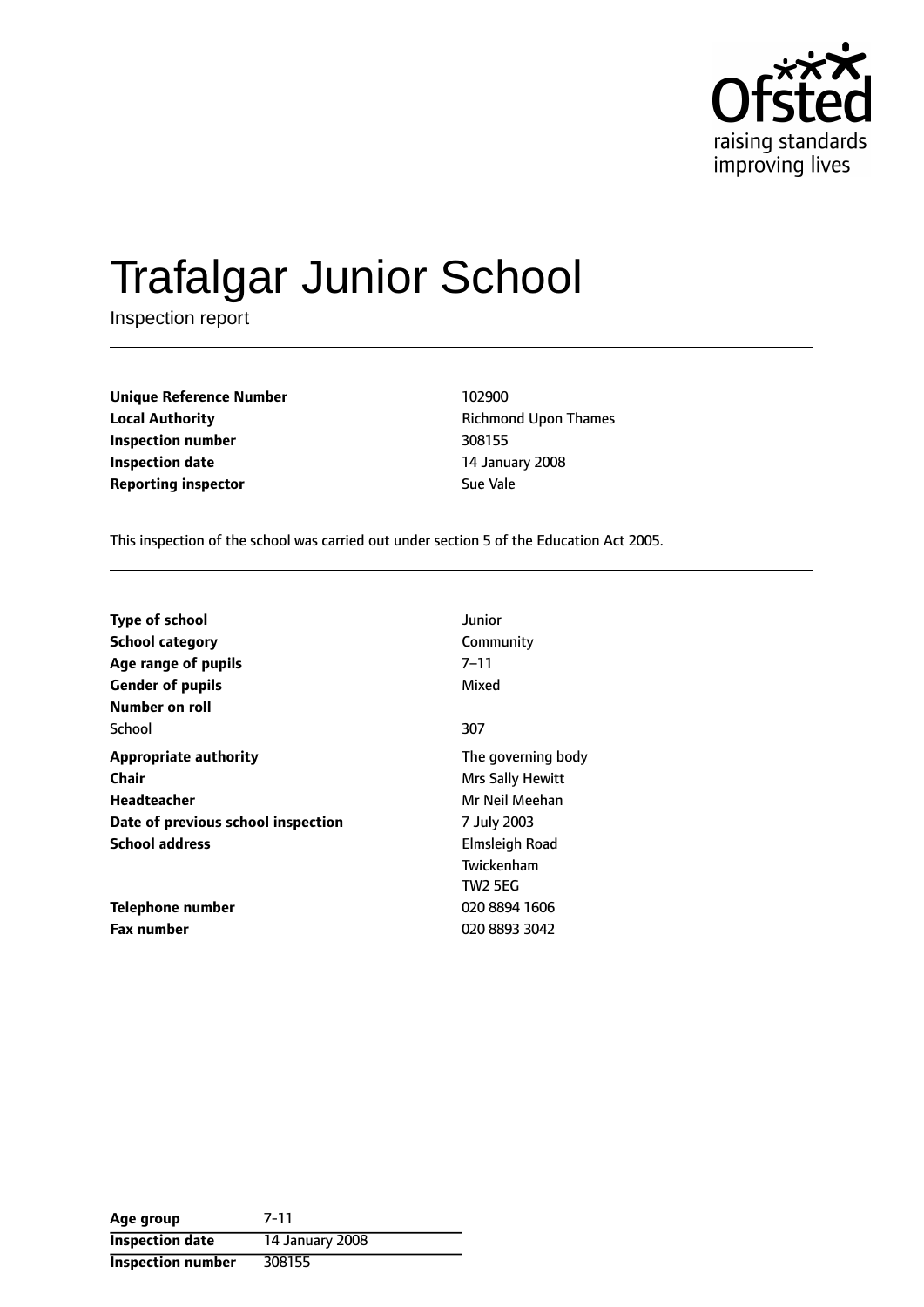.

© Crown copyright 2008

#### Website: www.ofsted.gov.uk

This document may be reproduced in whole or in part for non-commercial educational purposes, provided that the information quoted is reproduced without adaptation and the source and date of publication are stated.

Further copies of this report are obtainable from the school. Under the Education Act 2005, the school must provide a copy of this report free of charge to certain categories of people. A charge not exceeding the full cost of reproduction may be made for any other copies supplied.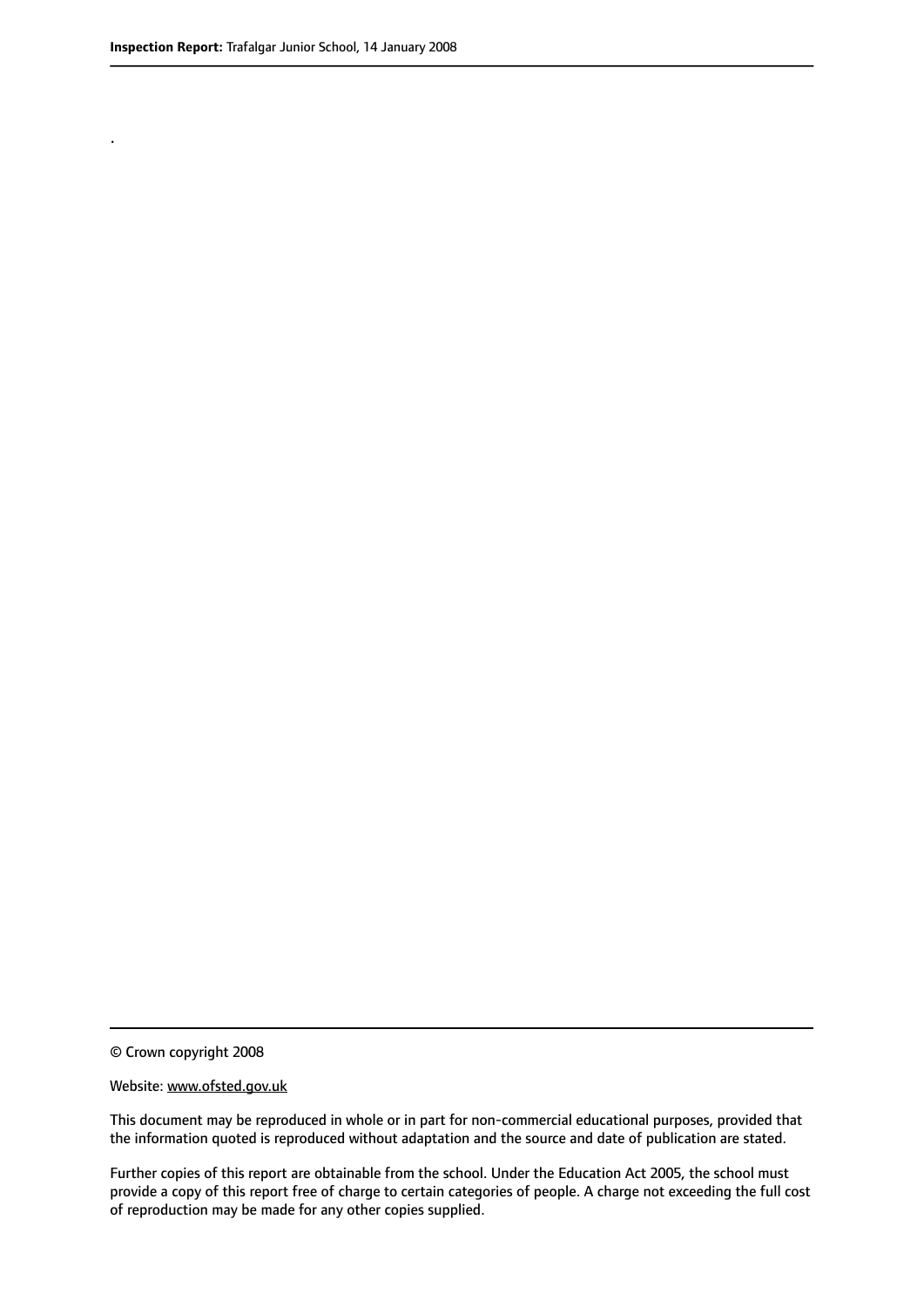# **Introduction**

The inspection was carried out by two Additional Inspectors.

The inspectors evaluated the overall effectiveness of the school and investigated the following issues:

- Achievement and standards throughout the school with a particular focus on mathematics.
- The strengths of the school's care, guidance, support, and its impact on pupils' personal development and well-being.

Evidence was gathered from lesson observations, discussions with the headteacher, other teachers, governors, and pupils, examination of documentation and parental surveys. Other aspects of the school's work were not investigated in detail, but the inspectors found no evidence to suggest that the school's own assessments, as given in its self-evaluation, were not justified and these have been included in this report.

# **Description of the school**

This large junior school is situated in the centre of Twickenham. It serves a mixed population and fewer than ten per cent of pupils are entitled to free school meals. There are increasing numbers of pupils learning English as an additional language, and 26 different languages are spoken within the school population. The proportion of pupils with learning difficulties and disabilities is below average. The current headteacher has been in post for one term. The school has the Healthy Schools and Activemark awards.

## **Key for inspection grades**

| Grade 1 | Outstanding  |
|---------|--------------|
| Grade 2 | Good         |
| Grade 3 | Satisfactory |
| Grade 4 | Inadequate   |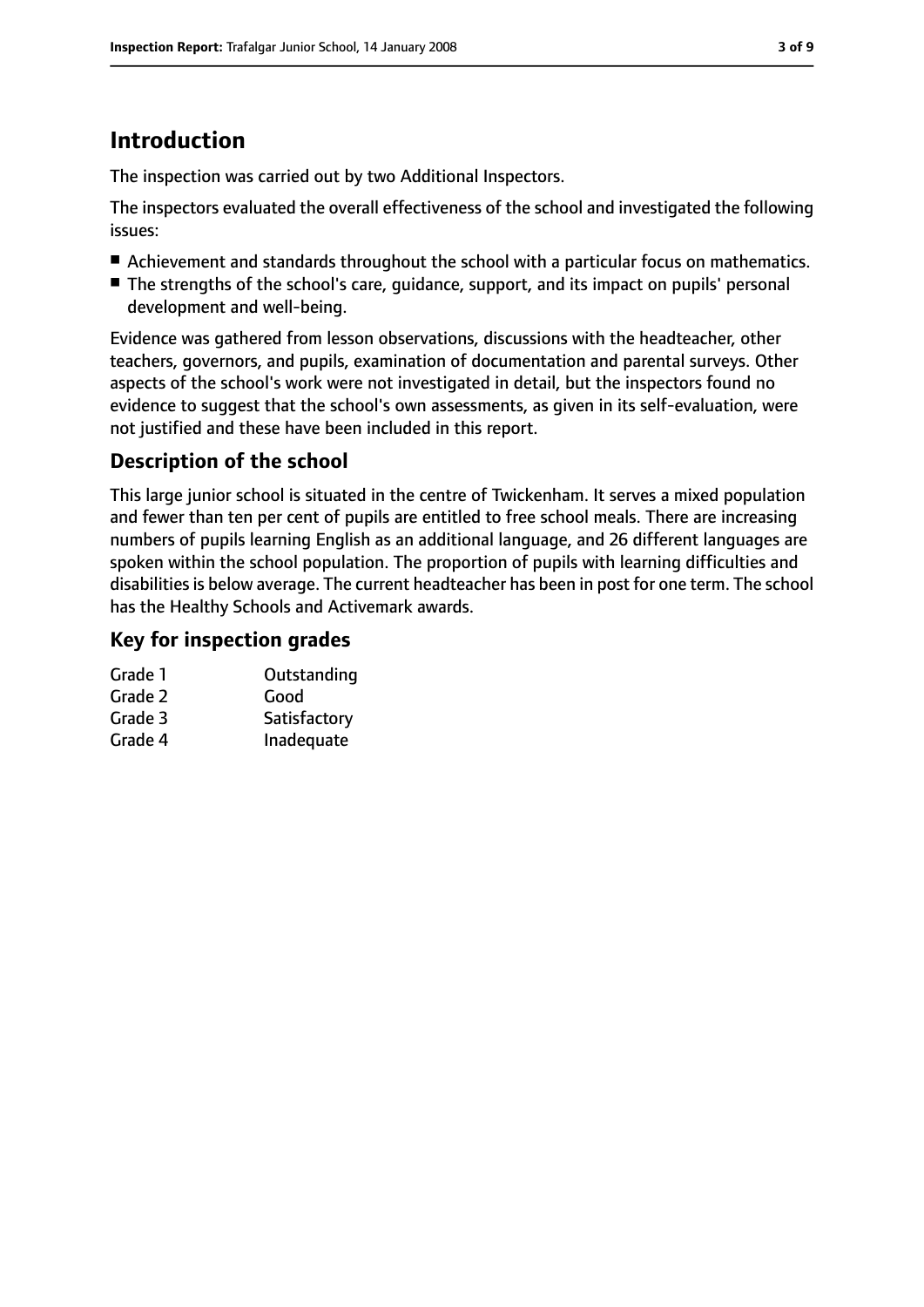# **Overall effectiveness of the school**

#### **Grade: 2**

'The school always goesthe extra mile for the pupils', is a comment from one parent who echoed the views of many. Governors, pupils and parents are right to be proud because it is a good school with some outstanding features.

Another parent was accurate when commenting that, 'The new headteacher is building on the already considerable strengths of the school'. In the short time in which he has been in post, the new headteacher along with the senior leadership team have clearly identified the school's strengths and areas for development.

Pupils achieve well and reach above average standards by the time they leave school in Year 6. Pupils who are learning English as an additional language and those with learning difficulties make equally good progress. In English and science, two thirds of all Year 6 pupils in 2007 reached the higher levels (level 5) when compared to national averages. There was a dip in 2007 in pupils' results in mathematics, with under a half of pupils reaching the higher levels. Rigorous monitoring means that the school is well aware of this dip, and this has resulted in extra support for those pupils identified as needing it. The underachievement seen in 2007 in mathematics is beginning to be addressed through a range of intervention strategies, and a growing awareness by teachers of the need to cater for the differing needs of individual pupils more effectively. Current observations and records of pupils' progress show that achievement in mathematics is rising for all pupils, despite the fact that the use of targets and helpful marking in mathematics is not fully embedded. Also, a number of initiatives, such as the Year 6 booster groups are very new, some are still at the planning stage, and therefore it is too soon to see the full effect of them on raising standards in mathematics.

Teaching is consistently good with some outstanding features. In one outstanding lesson in Year 6, pupils were exploring the way music can express people's beliefs and faith through feelings and emotions. The teacher had high expectations of what could be achieved and pupils responded appropriately. Pupils are very confident in the way they are able to express their feelings through art, colour, shading and words. They show high levels of competency with a very mature attitude to their work. It is this consistency of approach to teaching and learning, throughout the school, that enables pupils to make good progress. Teachers are clear about what they want pupils to learn and are adept at asking questions to help pupils to think for themselves and to move them on in their learning. Lessons are interesting, and pupils show a real enjoyment of learning. Teachers have very good relationships with their pupils. On occasions, teachers, particularly in mathematics, do not use assessment data sufficiently well to plan appropriately challenging work for pupils.

Pupils' personal development and well-being are outstanding. Their behaviour is excellent. Pupils' spiritual, moral, social and cultural development is also outstanding. This is fostered through a well thought out programme of assemblies, visits and other events such as special themed weeks. Attendance rates are broadly average. Pupils say that the school looks after them well and they know who to go to if they are worried. Pupils' contribution to the community is outstanding. The school council is active and its views are valued. For example, the school acted on their suggestion to get a covered area in the playground and to improve school lunches. One pupil said that they felt they were treated responsibly because, 'pupils can say what they think'. Another pupil commented in discussion that, 'this is a welcoming school because it welcomes everyone'. Pupils have a very well-developed understanding of how to lead a healthy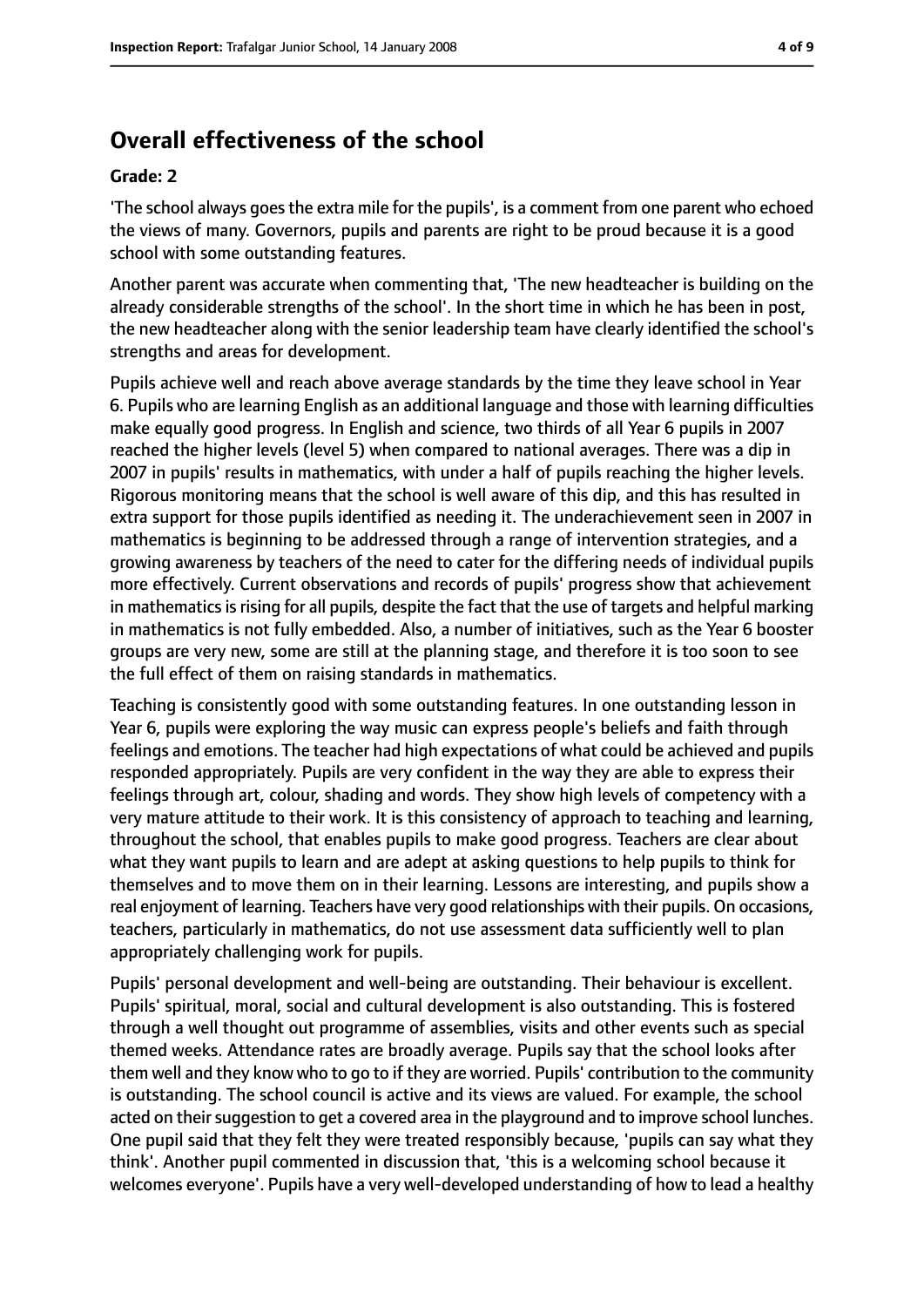life and of why it isimportant. The levels of basic skills help ensure that pupils are well prepared for future life.

One of the reasons pupils make good progress in their learning and why they enjoy learning so much is because of the outstanding curriculum. It is broad and balanced, and lessons are varied and interesting. One of the key features that makes the curriculum outstanding is the way that the creative side is taught for example through religious education and music. Pupils in particular welcome the wide range of activities and the after school clubs are valued. When the inspection took place information and communication and technology lessons were not seen but members of the school council said that they value the regular opportunities to use computers.

Care, guidance and support for pupils are good. Pastoral support is very strong. Both parents and pupils alike comment that they are cared for very well. Effective systems are in place to track pupils' progress and to set appropriate targets. These systems however are new, and consequently, the use of data and targets are not consistently applied in lessons in order to raise standards, particularly in mathematics.

Leadership and management are good. Parents and pupils alike comment that it is very inclusive. The enthusiastic and knowledgeable leadership of the new headteacher has made a difference to the school in a short time, as one parent observed: 'There have been considerable improvements since the new headteacher was appointed'. Thorough monitoring and evaluation helps ensure that the leadership know well the school's strengths and areas for development. Governors support the school well and are fully committed to the development of the school. They ask relevant and searching questions, are aware of the strengths and areas for development and are supportive of all that the school does. There are annual questionnaires to canvass parents' views and opinions, and the school successfully acts on these findings. Pupils are fortunate to have supportive and involved parents. The vast majority of parents feel that the school keeps them well informed about what is going on, and about their children's progress. Consequently, the capacity to improve is good.

### **What the school should do to improve further**

■ Enable teachers to use assessment more rigorously to support the raising of standards in mathematics.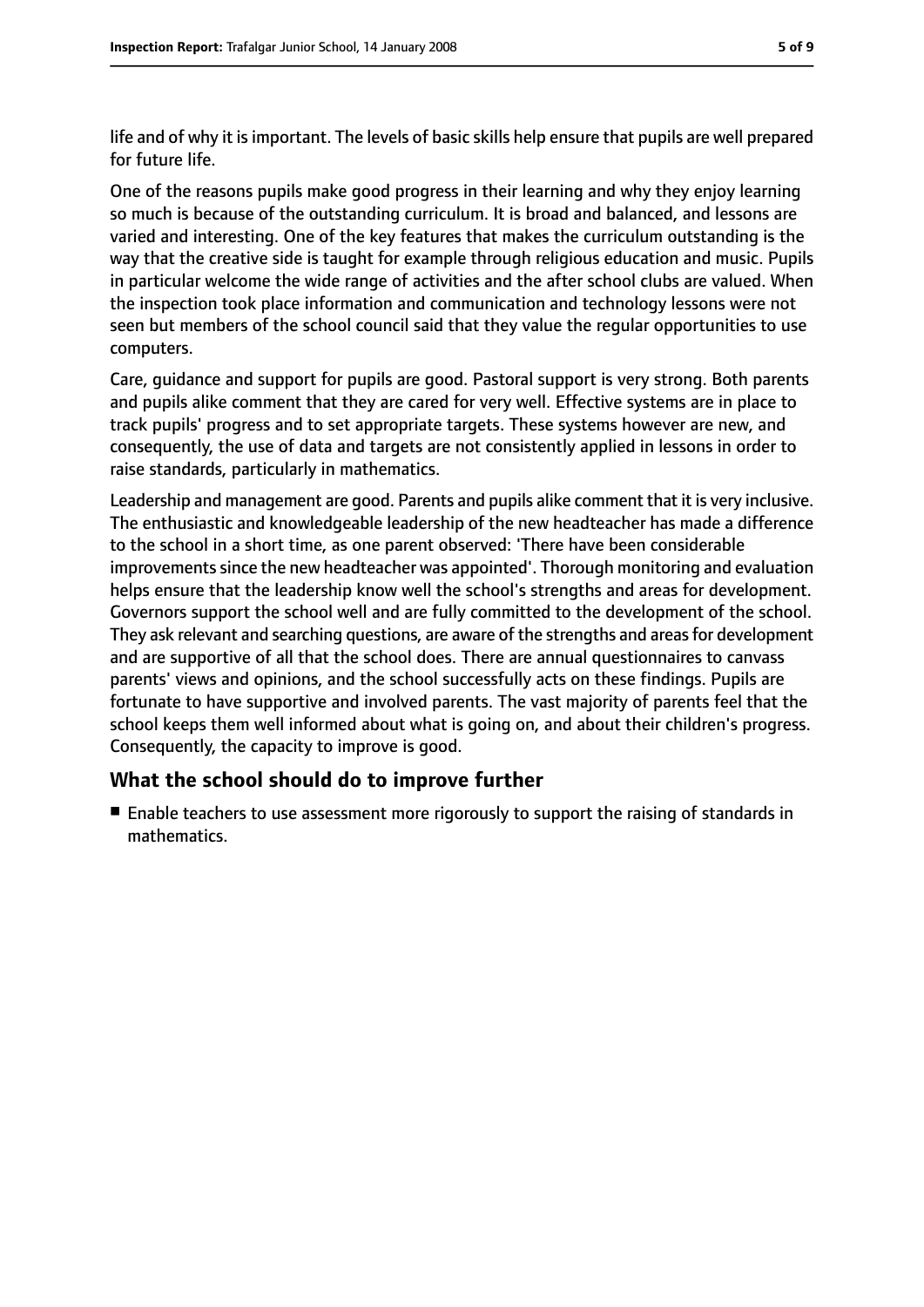**Any complaints about the inspection or the report should be made following the procedures set out in the guidance 'Complaints about school inspection', which is available from Ofsted's website: www.ofsted.gov.uk.**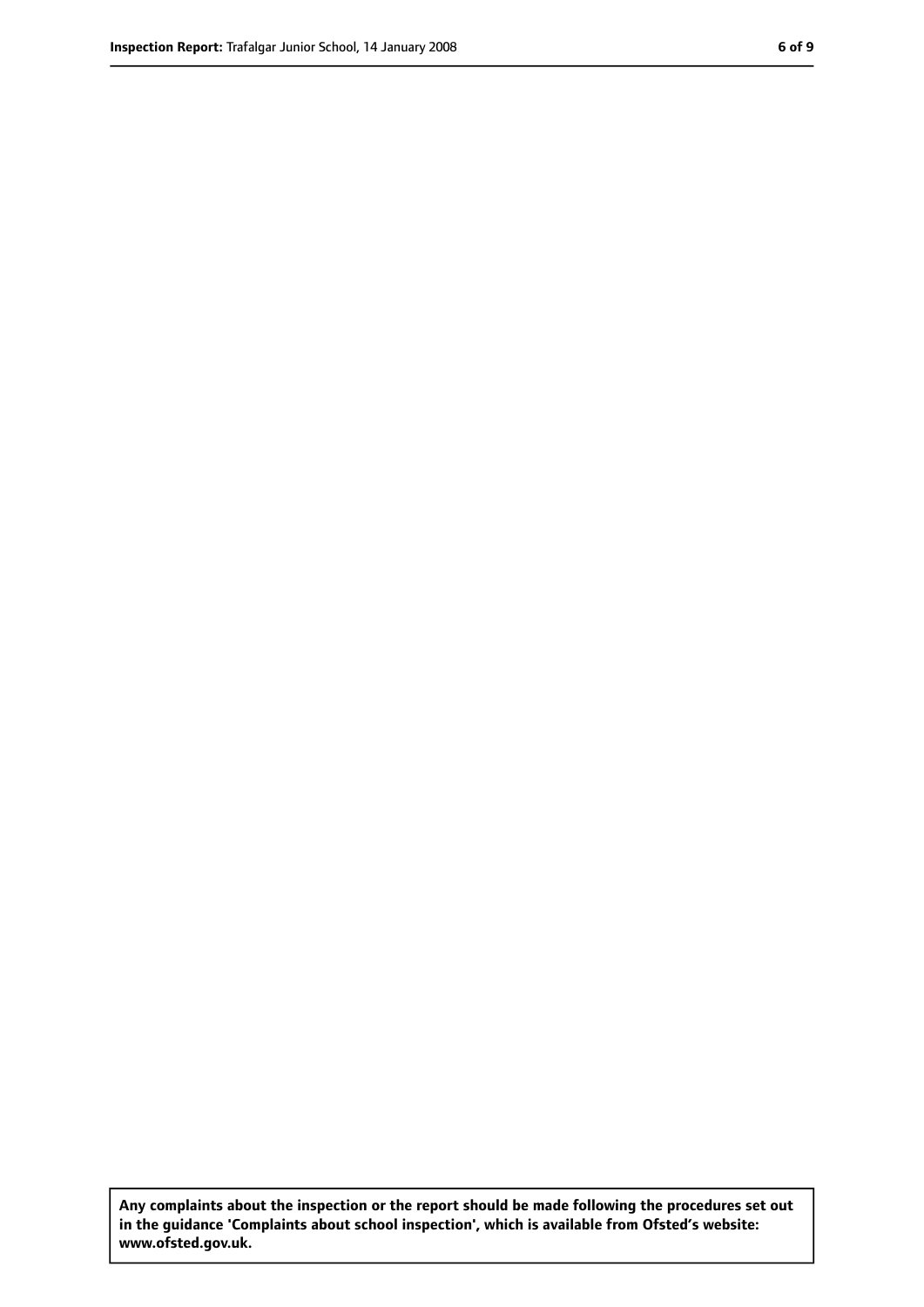#### **Annex A**

# **Inspection judgements**

| $^{\backprime}$ Key to judgements: grade 1 is outstanding, grade 2 good, grade 3 satisfactory, and | School         |
|----------------------------------------------------------------------------------------------------|----------------|
| arade 4 inadeguate                                                                                 | <b>Overall</b> |

## **Overall effectiveness**

| How effective, efficient and inclusive is the provision of education, integrated<br>care and any extended services in meeting the needs of learners? |     |
|------------------------------------------------------------------------------------------------------------------------------------------------------|-----|
| Effective steps have been taken to promote improvement since the last<br>inspection                                                                  | Yes |
| How well does the school work in partnership with others to promote learners'<br>well-being?                                                         |     |
| The capacity to make any necessary improvements                                                                                                      |     |

## **Achievement and standards**

| How well do learners achieve?                                                                               |  |
|-------------------------------------------------------------------------------------------------------------|--|
| The standards <sup>1</sup> reached by learners                                                              |  |
| How well learners make progress, taking account of any significant variations between<br>groups of learners |  |
| How well learners with learning difficulties and disabilities make progress                                 |  |

# **Personal development and well-being**

| How good is the overall personal development and well-being of the<br>learners?                                  |  |
|------------------------------------------------------------------------------------------------------------------|--|
| The extent of learners' spiritual, moral, social and cultural development                                        |  |
| The extent to which learners adopt healthy lifestyles                                                            |  |
| The extent to which learners adopt safe practices                                                                |  |
| How well learners enjoy their education                                                                          |  |
| The attendance of learners                                                                                       |  |
| The behaviour of learners                                                                                        |  |
| The extent to which learners make a positive contribution to the community                                       |  |
| How well learners develop workplace and other skills that will contribute to<br>their future economic well-being |  |

## **The quality of provision**

| How effective are teaching and learning in meeting the full range of the<br>learners' needs?                     |  |
|------------------------------------------------------------------------------------------------------------------|--|
| How well do the curriculum and other activities meet the range of needs<br>$^{\rm t}$ and interests of learners? |  |
| How well are learners cared for, guided and supported?                                                           |  |

 $^1$  Grade 1 - Exceptionally and consistently high; Grade 2 - Generally above average with none significantly below average; Grade 3 - Broadly average to below average; Grade 4 - Exceptionally low.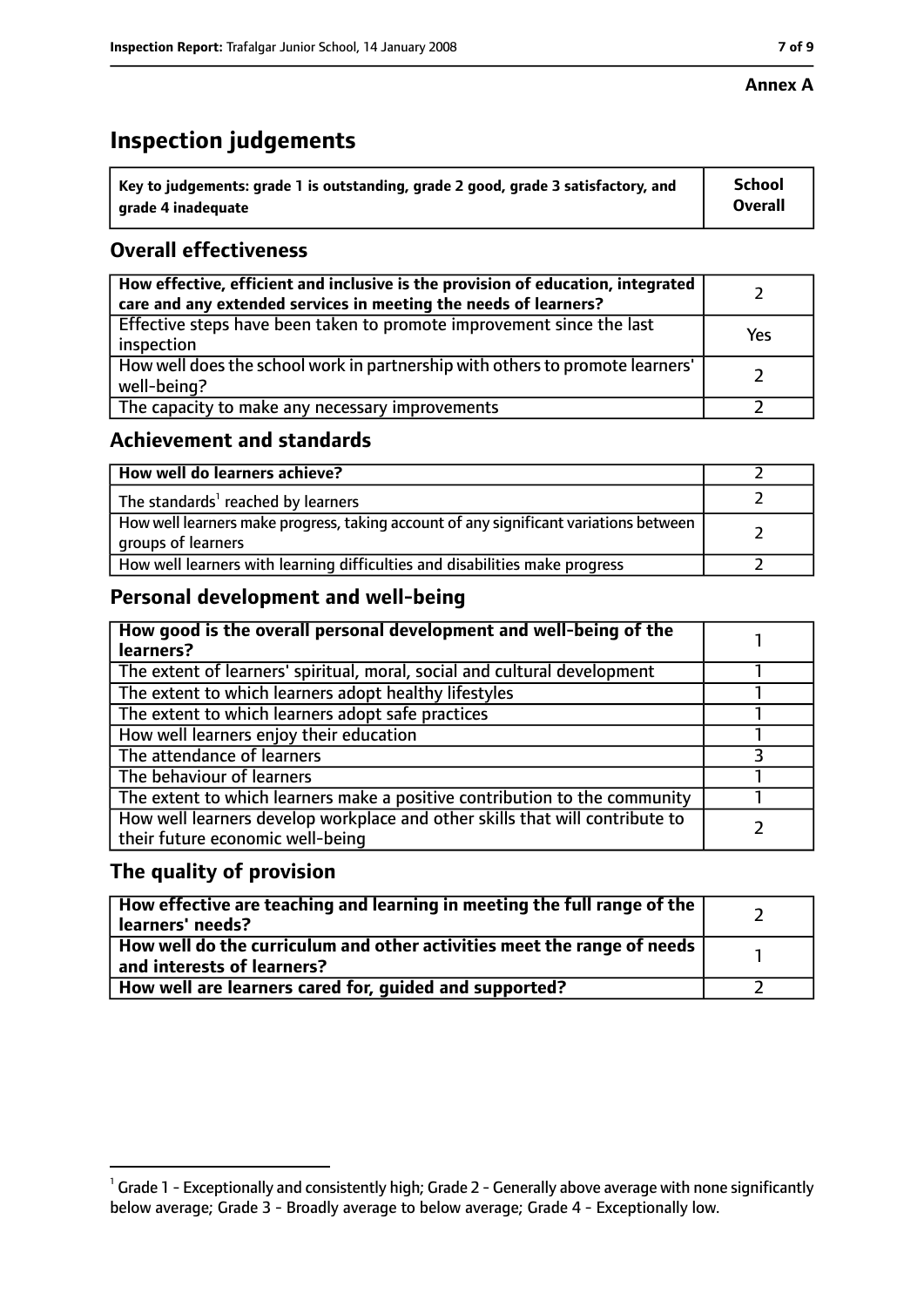# **Leadership and management**

| How effective are leadership and management in raising achievement<br>and supporting all learners?                                              |     |
|-------------------------------------------------------------------------------------------------------------------------------------------------|-----|
| How effectively leaders and managers at all levels set clear direction leading<br>to improvement and promote high quality of care and education |     |
| How effectively leaders and managers use challenging targets to raise standards                                                                 |     |
| The effectiveness of the school's self-evaluation                                                                                               |     |
| How well equality of opportunity is promoted and discrimination tackled so<br>that all learners achieve as well as they can                     |     |
| How effectively and efficiently resources, including staff, are deployed to<br>achieve value for money                                          |     |
| The extent to which governors and other supervisory boards discharge their<br>responsibilities                                                  |     |
| Do procedures for safequarding learners meet current government<br>requirements?                                                                | Yes |
| Does this school require special measures?                                                                                                      | No  |
| Does this school require a notice to improve?                                                                                                   | No  |